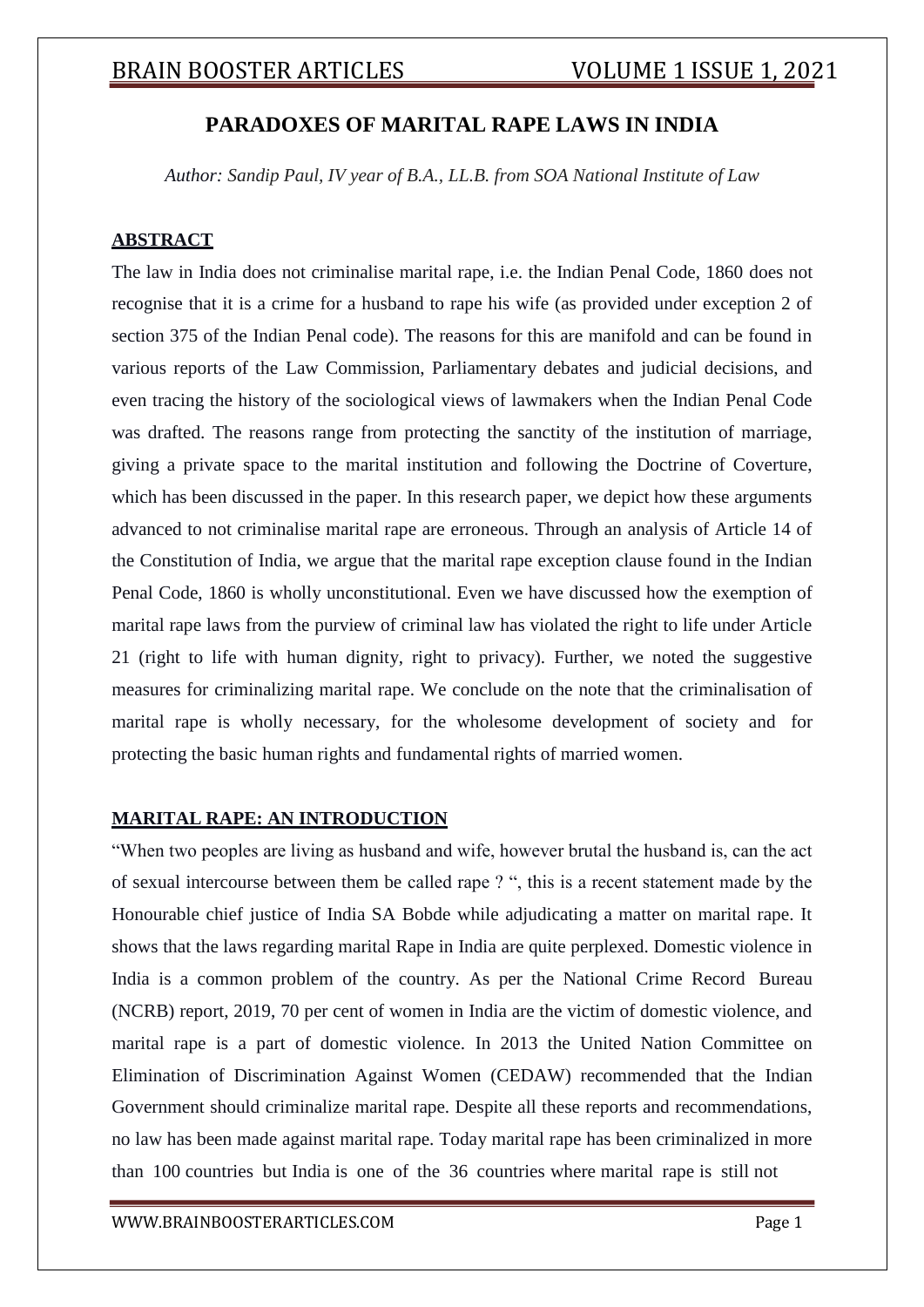criminalized. The main justifications which these countries provided for not to criminalize marital rape are, the wife are considered to be subservient of the husband. The identity of the women after marriage merges with the identity of the husband. Women were considered as chattel to their husband, in such a situation it is not possible to consider it rape, since the husband was master to the wife and also enjoys privileged over her body<sup>1</sup>. Therefore the law did not provide any independent personality out of her husband. Another justification taken by these countries is that criminal law should not interfere in any marital relationship between the husband and wife. The marital relationship is a private sphere and respecting such privacy, the law should not penetrate the privacy of both husband and wife.

Presently in the 20th century though we consider ourselves as equal, though our constitution empowers us with the fundamental rights of equality, regarding a married woman a big question mark lies on it. The patriarchal outlook of our society, considers women to be the property of men post marriage. In some aspects of life, women are still not free and independent. They continue to be camouflaged under the realm of darkness and fear. Marriages in India are considered to be a license for sexual intercourse or sexual fantasies for the husband with or without the consent of the wife. The dogmatic view on marital rape can be inferred from what we call "Implied Consent". People have a perception that a marriage between a man and a woman provides implied consent for sexual activities.

Marital rape refers to rape when the perpetrator or the offender is the victim's spouse or husband. Rape is rape irrespective of the entity and status of the perpetrator or offender. A woman who is raped by an unknown person will be traumatized and will live with a memory of horrible attacks her whole life and the same way a married woman who is raped by her husband between the four walls will also cause the same mental trauma. The act of forcing one's spouse or wife to engage in sexual activities without proper consent is not only unjust but degrades the stand of empowerment of women. It is quite prudent that a married woman has the same right to liberty and to control her body just like that of unmarried women.

<sup>&</sup>lt;sup>1</sup> To Have and to Hold: The Marital Rape Exemption and the Fourteenth Amendment, 99(6) HARVARD LAW REVIEW, 1256 (1986)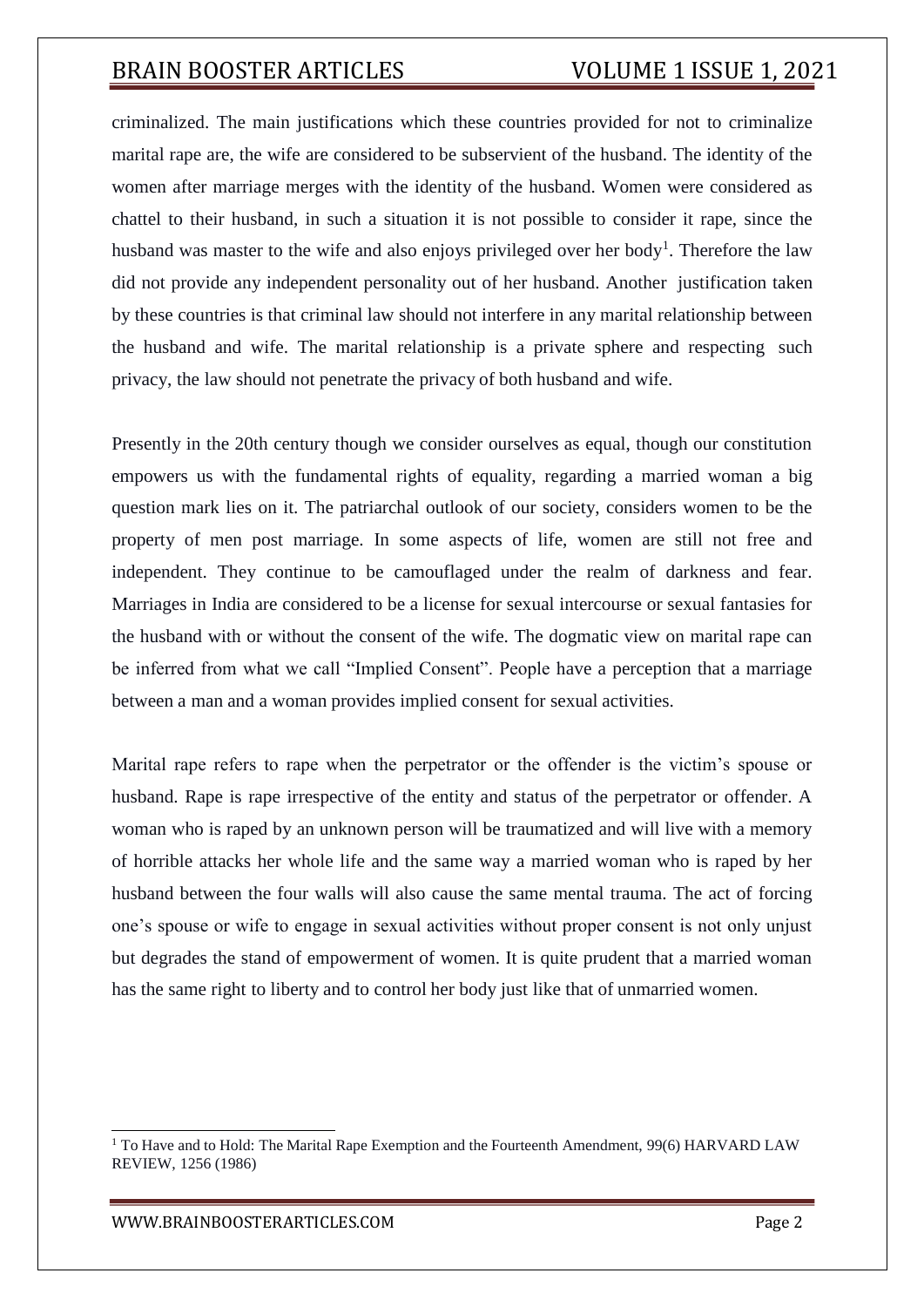### **STATUS OF MARITAL RAPE IN INDIA**

The substantive definition of rape is codified in section 375 of the Indian Penal Code (IPC), which includes all forms of sexual assault involving non-consensual intercourse with a woman. Non-criminalization of marital rape in India is provided under exception 2 of section 375 IPC.

According to section 375, "A man is said to commit rape if he –

- 1. Penetrates his penis, to any extent, into the vagina, mouth, urethra or anus of a woman or makes her do so with him or any other person; or
- 2. Inserts, to any extent any object or a part of the body, not being the penis into the vagina, the urethra or anus of a woman or makes her do so with him or any other person; or
- 3. Manipulates any part of the body of the women to cause penetration into the vagina, urethra, anus or any part of the body of such women or makes her do so with him or any other person; or
- 4. Applies his mouth to vagina, anus, urethra of a woman or makes her do so with him or any other person, under the circumstances falling under any of the following seven descriptions –

First – Against her will.

Secondly – without her consent.

Thirdly – with her consent, when her consent has been obtained by putting her or any person in whom she is interested, in fear of death or of hurt.

Fourthly – with her consent, when the man knows that he is not her husband and that her consent is given because she believes that he is another man to whom she is or believes herself to be lawfully married.

Fifthly – with her consent, when at the time of giving such consent, because of unsoundness of mind or intoxication or the administration by him personally or through another of any stupefying or unwholesome substance, she is unable to understand the nature and consequences of that to which she gives consent.

Sixthly – with or without her consent, when she is under eighteen years of age.

Seventhly – when she is unable to communicate consent.

Exception 1- A medical procedure or intervention shall not constitute rape.

Exception 2- Sexual intercourse or sexual acts by a man with his wife, the wife not being under fifteen years of age, is not rape.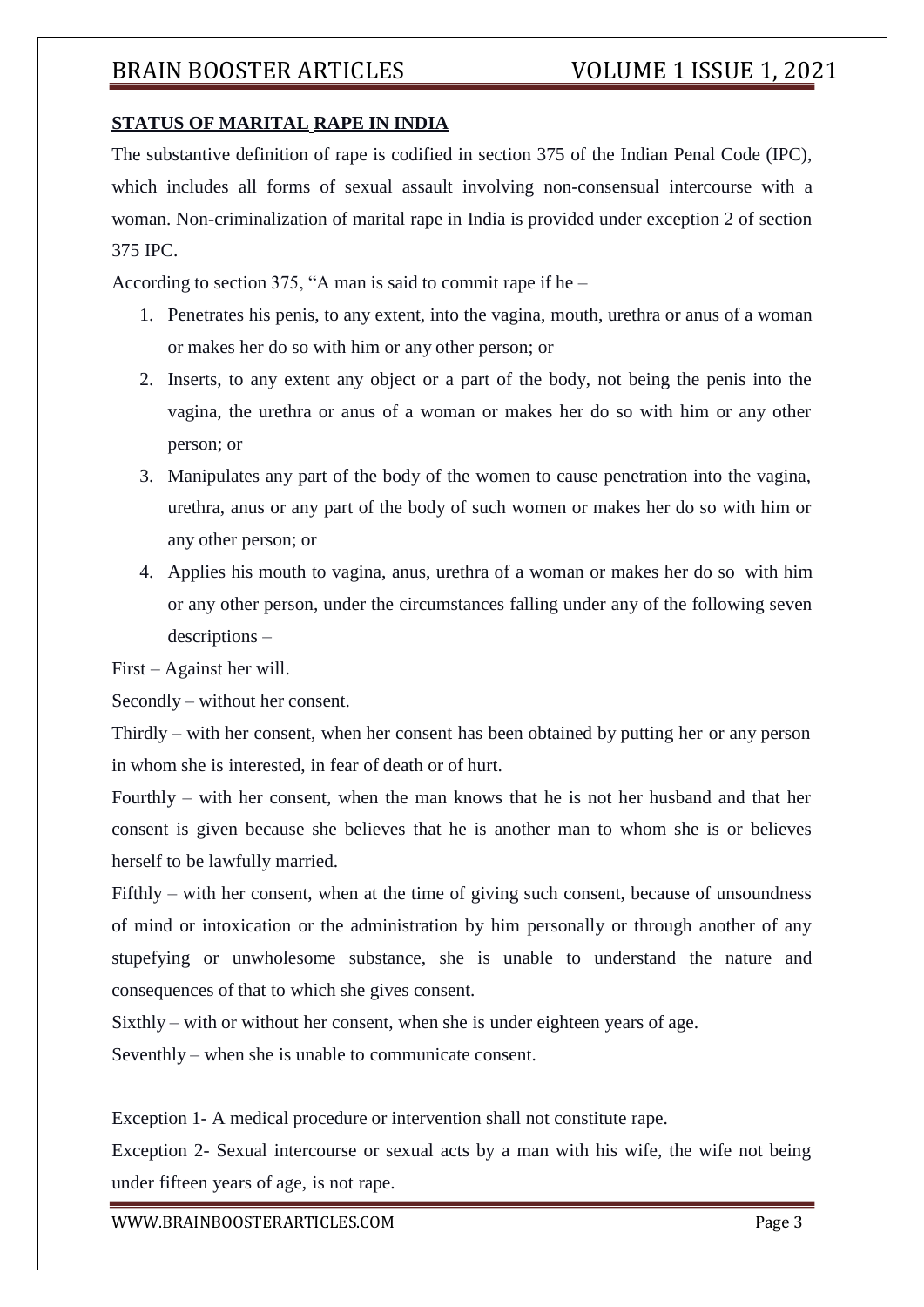Thus exception 2 provides immunity to the husband from any kind of prosecution of raping his wife, until and unless the wife is under fifteen years of age. This present law thus draws a presumption of perpetual consent to sex with her husband after entering into marital relation. While codification of the law, the legislature would have intended that criminalizing marital rape would amount to excessive interference in the institutional sanctity of marriage. Marriage is considered to be a sacred institution that forms the bedrock of society, which is deeply personal and the state is hesitant to interfere in such private space. Thus to maintain the privacy of the citizens especially to the relationship of husband and wife such immunity is provided to the husband.

Furthermore, the said exception for married women aged between fifteen and eighteen continued until 2018 when the Supreme Court of India, in a landmark decision in case Independent Thought vs. Union Of India<sup>2</sup> held that a man is said to commit rape if he engages himself in any form of sexual intercourse or sexual activities with his wife if she is aged between fifteen and eighteen. This was the first time that any legal recognition is provided to the fact that sexual activities on a girl below the age of eighteen by any man, though he is her husband, will amount to rape.

This however does not protect women above the age of eighteen years, who may be subjected to marital rape by their husband, and it will go unnoticed or will not be considered as an offence as the law does not penalize it. Thus there is no legal recourse for women victim of rape whose age is more than eighteen years if the man who has committed the act is her husband, which is quite paradoxical. It thus defeats the spirit of section 375 of the Indian Penal Code. The purpose of the provision is to give protection to women against all kind of sexual activities and to punish those offenders who engage themselves in the inhumane activity of rape. However providing immunity to the husband from punishment against rape is entirely contradictory to the object of the provision, because the consequences of rape are the same, irrespective of the fact that the women are married or unmarried. Moreover in India, married women (especially housewives) may find it more difficult to escape such inhuman and abusive conditions at home because they are legally and financially attached to their husband.

<sup>&</sup>lt;sup>2</sup> (2013)382 SCC (2017)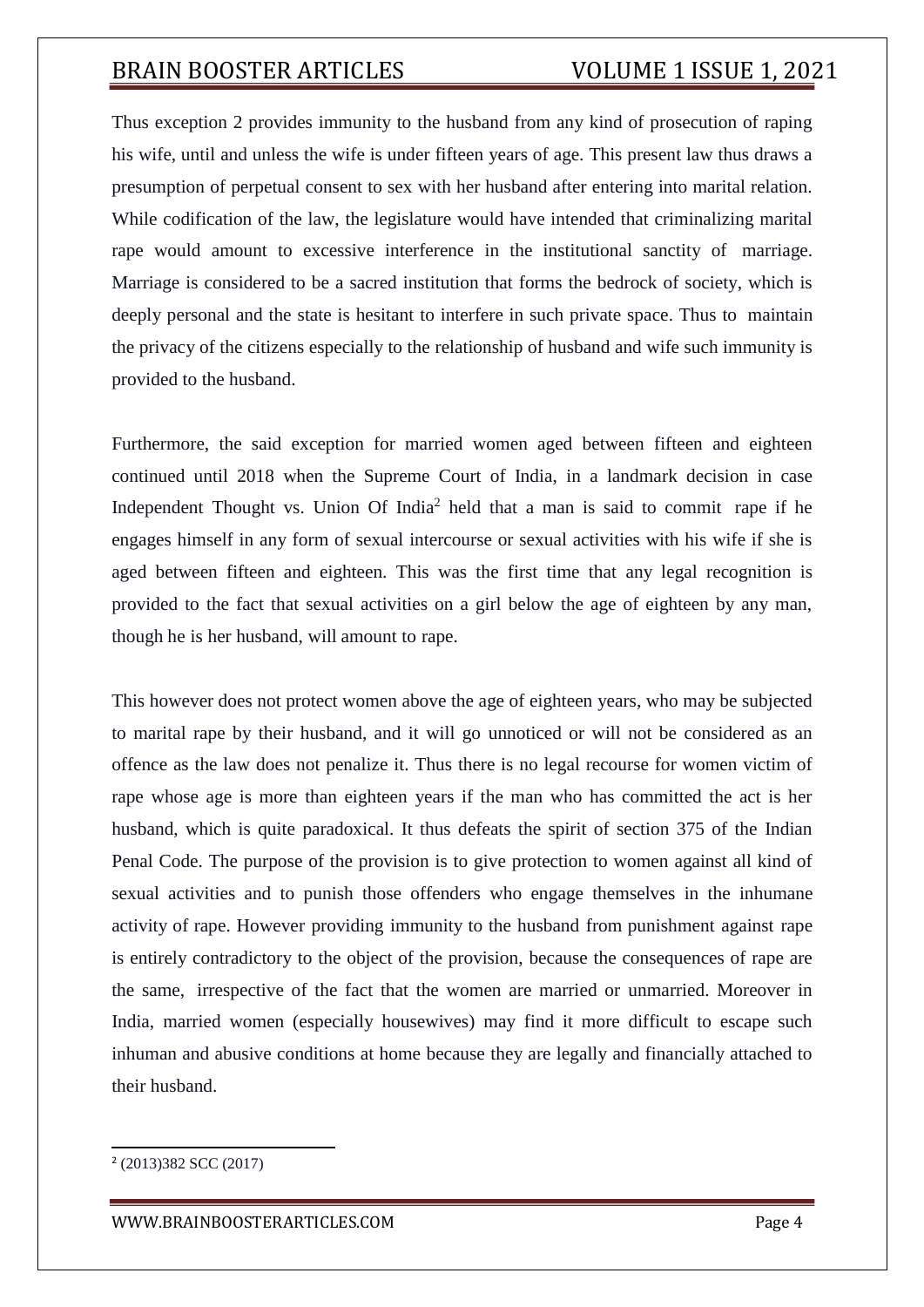Discussing one of the most horrific cases of marital rape, The Phulomoni Das case or Queen-Empress vs Hari Mohan Maiti is the gruesome one, which shooked the conscience of the society. In this case, Phulomoni Devi, who was an eleven-year-old child bride, died due to excessive bleeding caused by forceful consumption by her husband, Hari Mohan, a man of thirty years of age. The autopsy report concluded that the cause of death was a ruptured vagina, but the husband was acquitted of the charge of rape on the ground that marital rape is exempted from the law of rape in penal laws.

### **DOCTRINE OF COVERTURE AND MARITAL RAPE**

The non-criminalization of marital rape can be traced since the British era. Indian Penal Code was drafted by the Britishers, so it mainly followed the principles of common law. The concept of marital rape was also largely influenced by the Doctrine of coverture, which is based on principles of common law. It means the doctrine of merging the women's identity with that of her husband. When the Indian Penal Code was drafted, married women were not considered as an independent entity, they do not have any independent rights. The interest of both husband and wife was considered to be one. Thus the marital exception to the definition of rape under section 375 of the Indian Penal Code was based on patriarchal norms, that did not allow married women to have separate interest and rights. Their rights and identities were merged with their husband under the Doctrine of Coverture.

### **VIOLATIVE OF ARTICLE 14 OF INDIAN CONSTITUTION**

Article 14 of our Indian Constitution provides that "the state shall not deny to any person equality before the law or equal protection before law within the territory of India". Thus our Indian constitution guarantees us the right to equality among all citizens of India, whereas the Indian criminal law discriminates against the female victims who are raped by unknown perpetrators and the ones who are raped by their husband. Thus the law itself created a gap between two classes of women based on their marital status and discriminated between the two groups of the same sex (married women and unmarried women). The absurdity of the law lies here that, the unmarried women or married women below fifteen years of age are granted protection by the law against all kinds of sexual violence, whereas at the same time the law provides immunity to the husbands raping their wife, thus allowing marital rape by the law. The classification made by the criminal law thus is not a "reasonable classification", therefore the exception clause 2 of section 375 Indian Penal Code, blatantly violates Article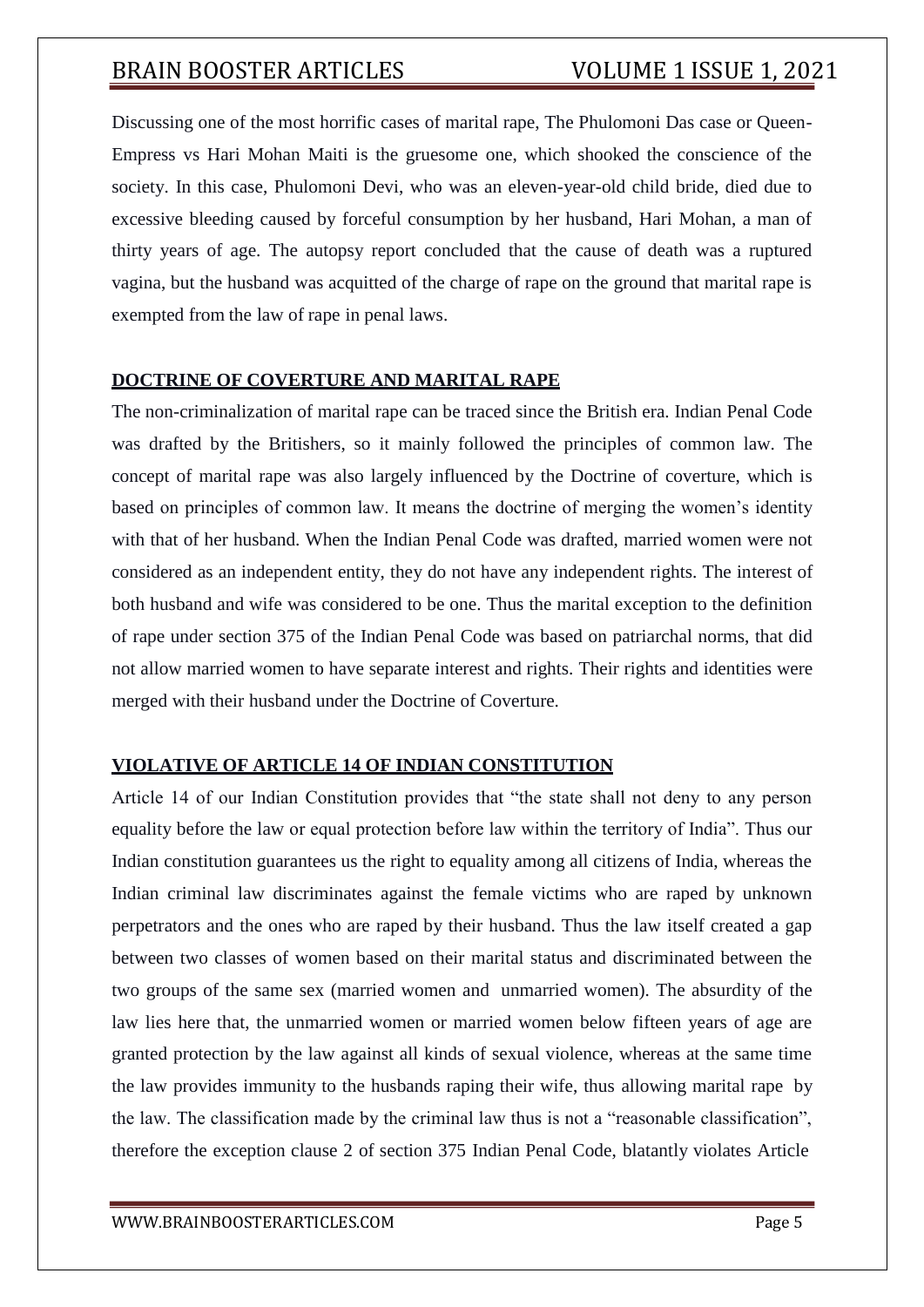14 right to equality of the Indian constitution. In State of West Bengal vs. Anwar Ali Sarkar<sup>3</sup>, the Supreme Court held that any classification made under article 14 of the Indian constitution will be subjected to "Test of Reasonable Classification", which can be passed only if the classification had some rational nexus to the objective of the Act, which the legislature seeks to attend. But exception 2 of section 375 frustrates the objective of the provision, which is to protect the women against rape and to punish the offenders committing rape. In contrastingly exception 2 encourages the husband to commit forcefully sexual intercourse with their wife, as such an act is immunized by the law. Thus no rational nexus can be inferred between the classification made by the exception clause of section 375 of the Indian Penal Code and the objective of the Act, causing the violation of Article 14 of the Indian constitution.

Tracing the time when the Indian Penal Code was drafted during 1860, the status of women was not empowered. A married woman was not considered as a separate legal entity, they were considered as the chattel of her husband. These notions were based on the Victorian patriarchal norms of common law (Doctrine of Coverture), which does not recognize men and women as equal and also does not allow women to hold rights separately. But in due course of time, there is a significant change in Indian law. The law allowed both the husband and wife to be recognized as a separate legal entity, and much importance is given to the protection of women. Thus the notion of considering the women as the chattel of her husband is not relevant today in the eye of law. The constitutional jurisprudence thus favours equality between the genders. In the present context, the Supreme Court of India even moved beyond men and women by recognizing the interest of the third gender as well, in the case of the National Legal Service Authority vs. Union of India<sup>4</sup>. Thus the exception clause 2 of section 375 Indian Penal code allowing marital rape, does not serve equality between husband and wife, and based upon this we can also negate the contention that marriage does not give a perpetual implied consent of wife for sexual intercourse.

### **MARITAL RAPE AND RIGHT TO LIFE (ARTICLE 21)**

Article 21 of the Indian constitution states that "no person shall be denied his life and personal liberty except according to the procedure established by law". The Supreme Court has interpreted this provision in a broad manner and in the plethora of judgments it has

<sup>3</sup> AIR (1952) SC 75 4 (2014) 5 SCC 438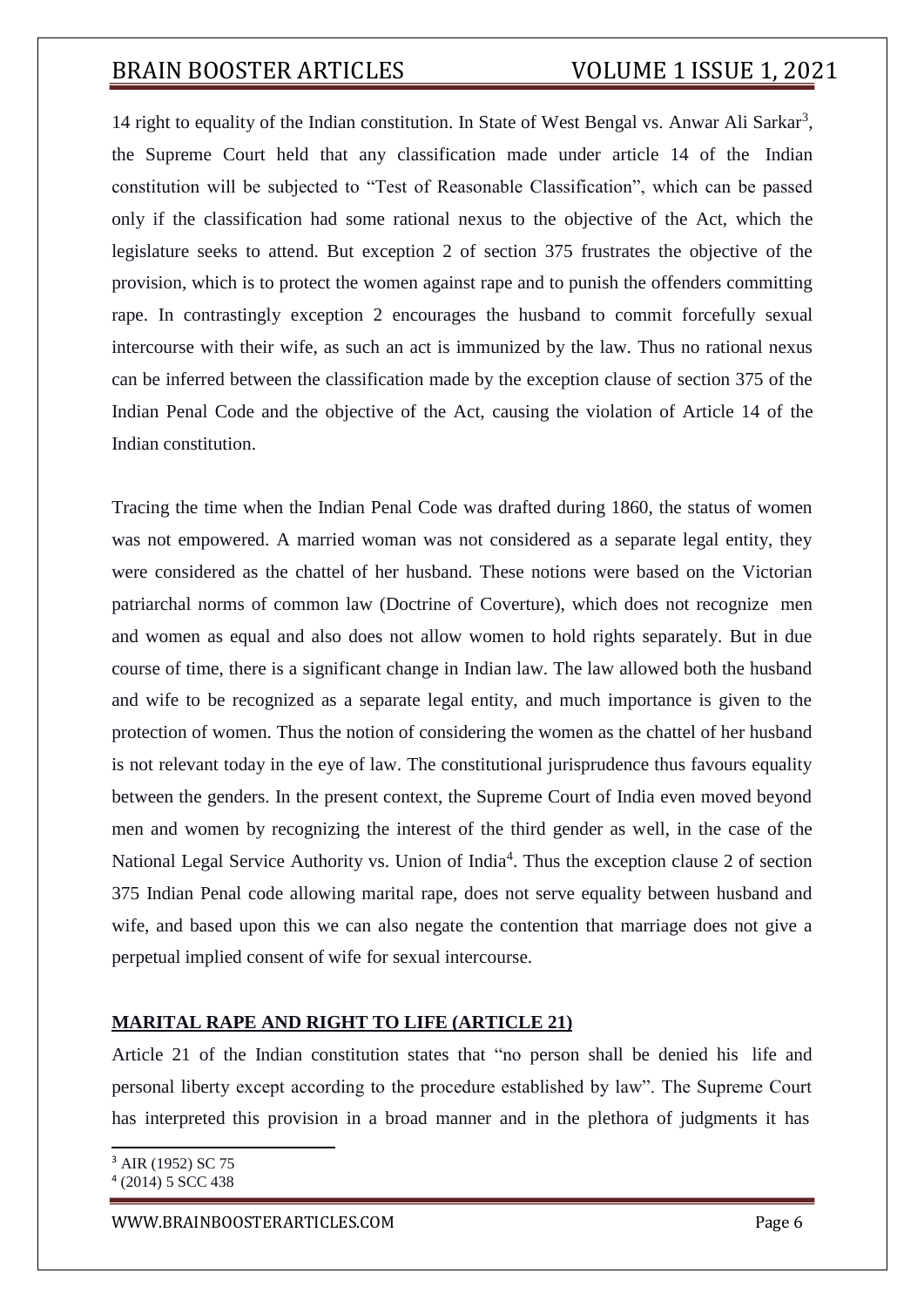extended its application beyond the purely literal guarantee to life and liberty. Thus article 21 also includes, right to health, right to privacy, right to dignity, right to live in a safe environment etc.

The right to live with human dignity is one of the most important components of the right to life under article 21 of the Indian constitution, which perceives the independent interest of a person. The Supreme Court also viewed in many cases that the offence of rape abuses the fundamental right to life and right to live with the human dignity of the victim of rape, may it be marital rape or other forms of rape.

In the case of Bodhisattwa Gautam vs Subhra Chakraborthy<sup>5</sup>, the apex court held that rape is a crime against the basic human right and violation of the right to life enshrined in article 21 of the Indian constitution and provided certain guidelines for awarding compensation to the rape victim. In another case of the State of Karnataka vs Krishnappa<sup>6</sup>, the Supreme Court held that sexual violence apart from being a dehumanizing act is also an unlawful intrusion into the fundamental right to privacy and sanctity of a female. In the same case, the court also opined that non-consensual sexual intercourse amounts to physical and sexual violence.

Similarly, in the case of Suchita Srivastava vs Chandigarh Administration<sup>7</sup>, the apex court has equated the right to make choices related to sexual activities or sexual acts, intending to protect the right to personal liberty, right to privacy, dignity and bodily integrity under article 21 of India constitution.

Rape is not just like that of ordinary crime. The consequence of rape makes the victim suffer rest of her life. In the landmark case of The Chairman Railway Authority vs Chandrima Das, the Honourable Supreme court held that rape is not a mere violation of any ordinary right of the citizens, but the violation of fundamental rights which is involved. Rape is a crime not only against the person of a woman or to the particular victim, rather it is the crime against the entire society. It is also a crime against basic human rights and is violative of the victim's most cherished right, namely the right to life, which includes the right to live with human dignity as provided under article 21. Thus on basis of such judicial pronouncements, it is clear that the exception provided under section 375 of the Indian Penal Code, allowing

<sup>5</sup> AIR 1996 SC 922

<sup>6</sup> (2000)4 SCC 75

<sup>7</sup> (2008)14 SCR 989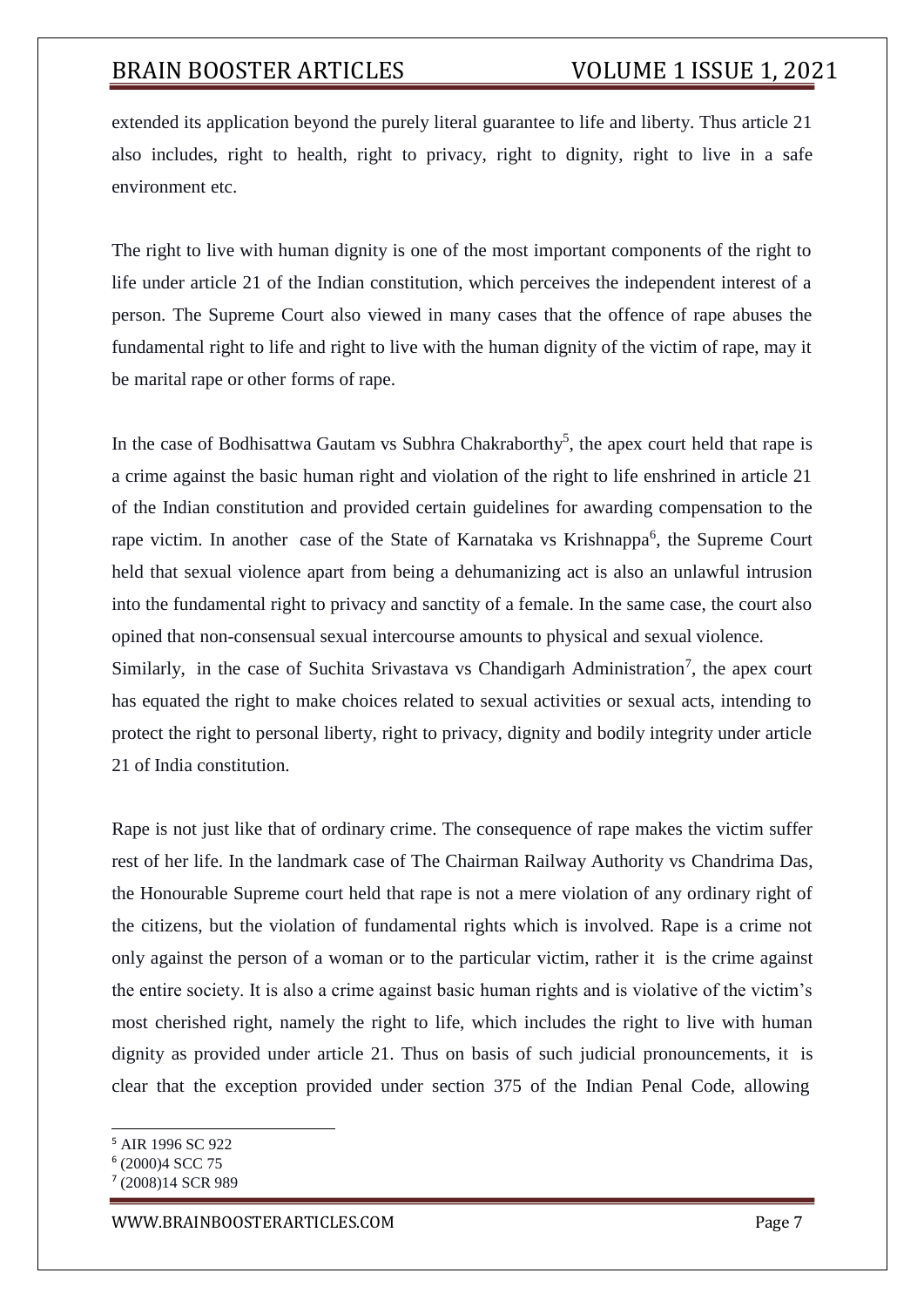marital rape, damages the basic concepts of life of the married women. It violates the fundamental right of married women to live with dignity and instigates the society to commit a crime against the women, which in itself does not solve the basic purpose of the law and is against the principles of the constitution of India.

### **RIGHT TO SEXUAL PRIVACY**

Tracing the most recent development of the fundamental right to privacy by the supreme court of India, have provided extra protection to women. Article 21 of the Indian constitution explicitly provides a right to make choices relating to intimate relationships.

In the landmark case of Justice KS Puttaswamy vs Union of India<sup>8</sup>, the Supreme Court held that the right to privacy is one of the facets of the right to life under article 21 of the Indian constitution; this is the fundamental right of all citizens. The court also opined that the right to privacy includes "decisional privacy reflected by an ability to make intimate decisions primarily consisting of one's sexual or procreative nature and decisions in respect of intimate relation".

Citizens also have a "right to abstain" from any kind of sexual activities or sexual intercourse as recognized under the case of Govind vs. State of  $MP<sup>9</sup>$ . In this case, the court held that forceful sexual cohabitation is a violation of fundamental right, irrespective of the fact that, she is married women or unmarried women and there is no contrary ruling stating that the individual's right to privacy is lost by marital association. Thus the apex court has recognized the right to abstain from sexual activity for all women, as a fundamental right conferred under Article 21 of the Indian constitution.

In another case of State of Maharashtra vs Madhukar Narayan Mardikar<sup>10</sup>, the Supreme Court has referred to the right to privacy over one's body. The court held that even a prostitute has the right to refuse sexual intercourse against any person. Everyone has their privacy and their own choice. But the paradox is that all the rapes by strangers have been criminalized by law in the country except marital rapes. Thus married women have not been given the right to privacy over their own body. Yes, it is true that women under a knot of marriage have some

<sup>8</sup> AIR 2017 SC 4160

<sup>9</sup> AIR 1975 SC 1378

<sup>10</sup> AIR 1991 SC 207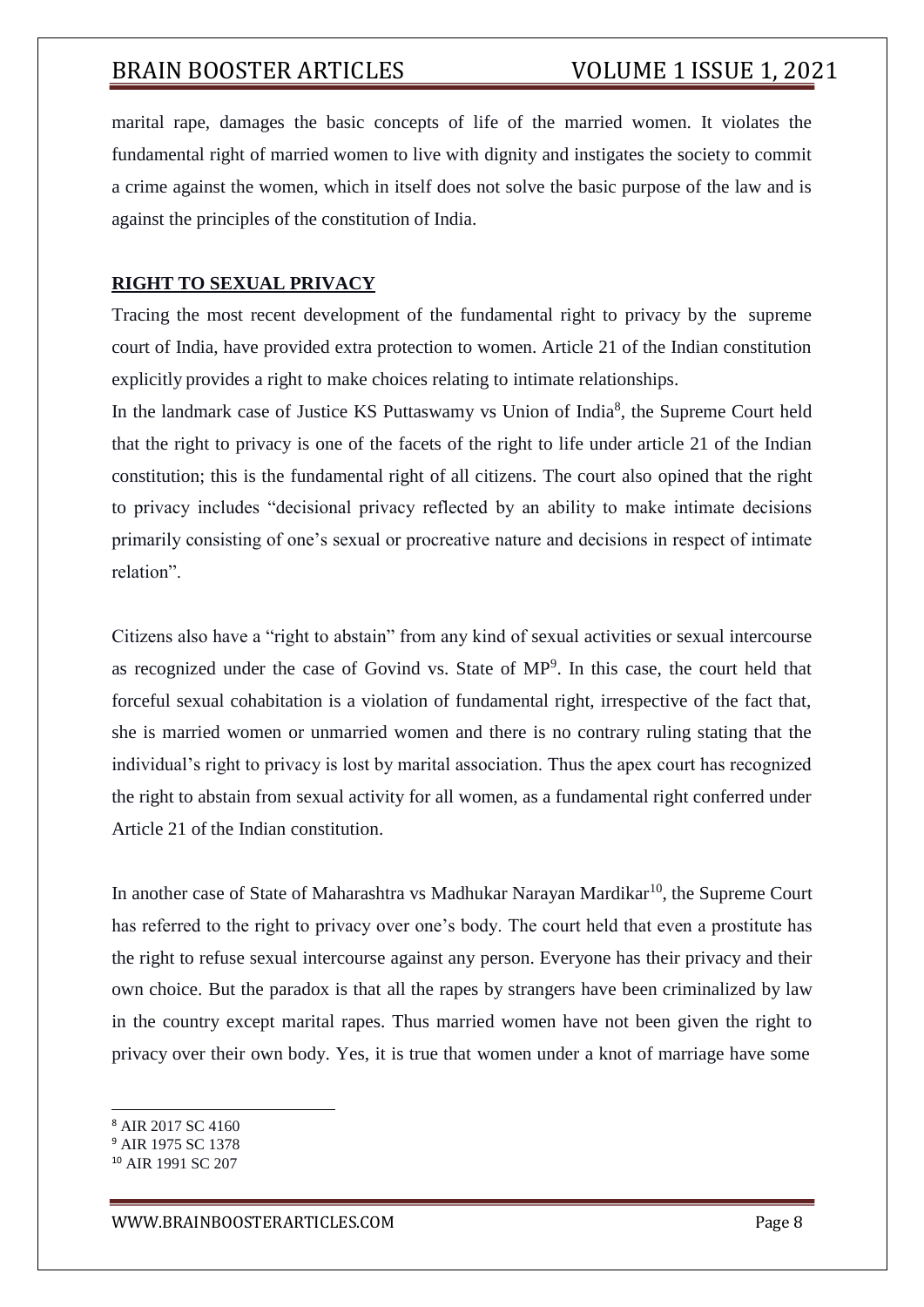obligations and must cooperate with their husband, but that does not mean that she will be devoid of her basic fundamental rights, and it is the palpable failure of the law to attain its objective.

In the year 2005, The Protection of Women from Domestic Violence Act was passed, which also have neither considered marital rape as a crime nor as a form of domestic violence. Under this Act, if a woman has undergone marital rape, she will have the right to go to court and can pray for judicial separation from her husband. However, this remedy does not entirely protect the women from the crime, which she had become a victim of. Hence forth the exception 2 of section 375 of the Indian Penal Code violates article 21 of the Indian constitution, the right to life. This fundamental right to life does not merely envisage a mere right to exist, it means to lead a healthy and dignified life by enjoying all basic requirements of life. As discussed, the court in many cases has inculcated that the right to life means the right to live with human dignity. Yet the very presence of exception 2 does not suffice the purpose of the provision, it fails to have a deterrent effect on husbands from engaging in forceful sexual activities with their wives, which adversely affect the physical and mental state of health of the married women and undervalues their chances of living with dignity. As we all know marriage is not a license to rape their wives. A husband does not owe his wife's body only on the pretext of marriage, and the wife does not in any manner become an object of ownership. Just by marrying, the wife does not surrender her intrinsic values, basic human rights and the exclusive autonomy of her body. Thus the existence of marital rape in India is a highly disgraceful offence in India, which not only have failed to protect the fundamental rights of married women but also have scarred the trust and confidence in the institution of marriage completely.

### **SUGGESTION FOR REFORM**

As we have discussed the need for criminalizing marital rape by analyzing different aspects, we propose certain suggestions for the reformation of marital rape laws.

Firstly marital rape should be recognized by parliament as an offence under the Indian Penal code. There should not be any defence of marriage against the charges of rape.

Secondly, the punishment regarding marital rape needs to be the same as what is provided for rape under section 376 of the Indian Penal Code. The mere fact that the parties are married should not make the sentence lighter.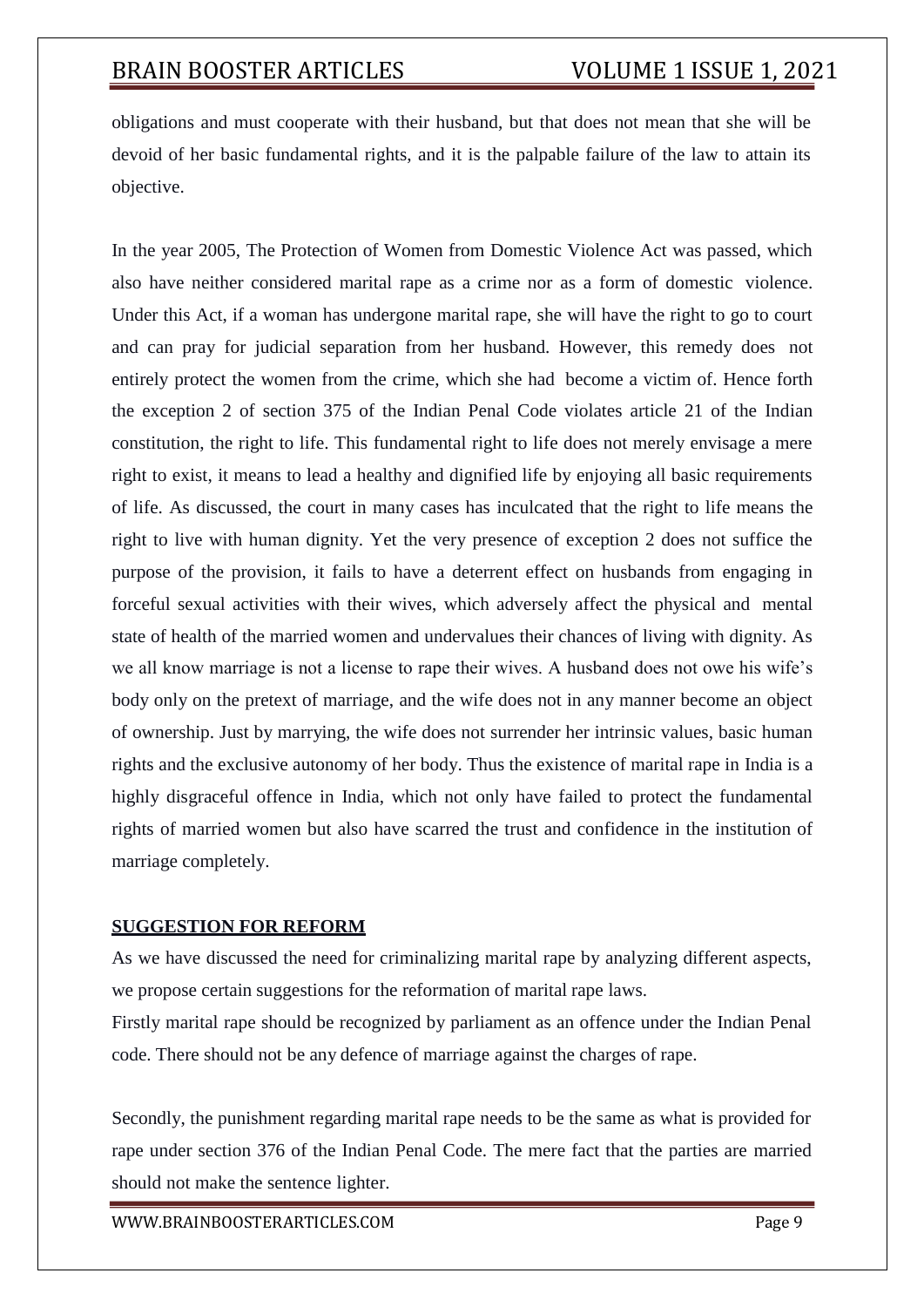Thirdly regarding the most important question that should we presume consent regarding marital rape, the JS Verma report says that the existence of marriage does not lead to the presumption of consent. In practicality, it is extremely difficult to ascertain consent in marital rape because the nature of such offence happens within the four walls in private. Thus the court need not apply the strict sense of ascertaining consent. Certain other consequential factors like cruelty, harassment, domestic violence by husband against wife should be given importance and shall be relevant while determining, whether the husband has committed marital rape or not.

Fourthly, just like rape under section 375 of the Indian penal code, the mere proof of the existence of sexual intercourse or penetration should not be ground in case of marital rape. The reason behind this is the underlying assumption that it is expected that married couples will engage in sexual intercourse with each other.

Fifthly, while considering the case of Narendra Kumar vs. State (NCT of Delhi)<sup>11</sup>, it was held that past sexual activities of women are not required to establish the existence of consent regarding rape. However, in the case of marital rape, the past sexual history of the victim can be taken into consideration to determine whether the women have had a sexual relationship with her husband or not, to ascertain the consent. If the victim has an active sexual relationship with her husband, it will be prudent for the court to presume that the wife had consent for such sexual activities with her husband.

### **CONCLUSION**

The debate on marital rape is a crucial topic to establish equality for married women, who are mostly confined to homemaking. It became extremely difficult for married women to question the very family or her husband with whom she is a part. But it is crucial to recognize the major lacunas in criminal law, which defeats the constitutional provisions granting women equality and autonomy.

The social condition has undergone a tremendous change since the inception of the Indian Penal Code. Our penal laws were drafted by the Britishers, and they had been remained

<sup>11</sup> (2012) 7 SCC 1